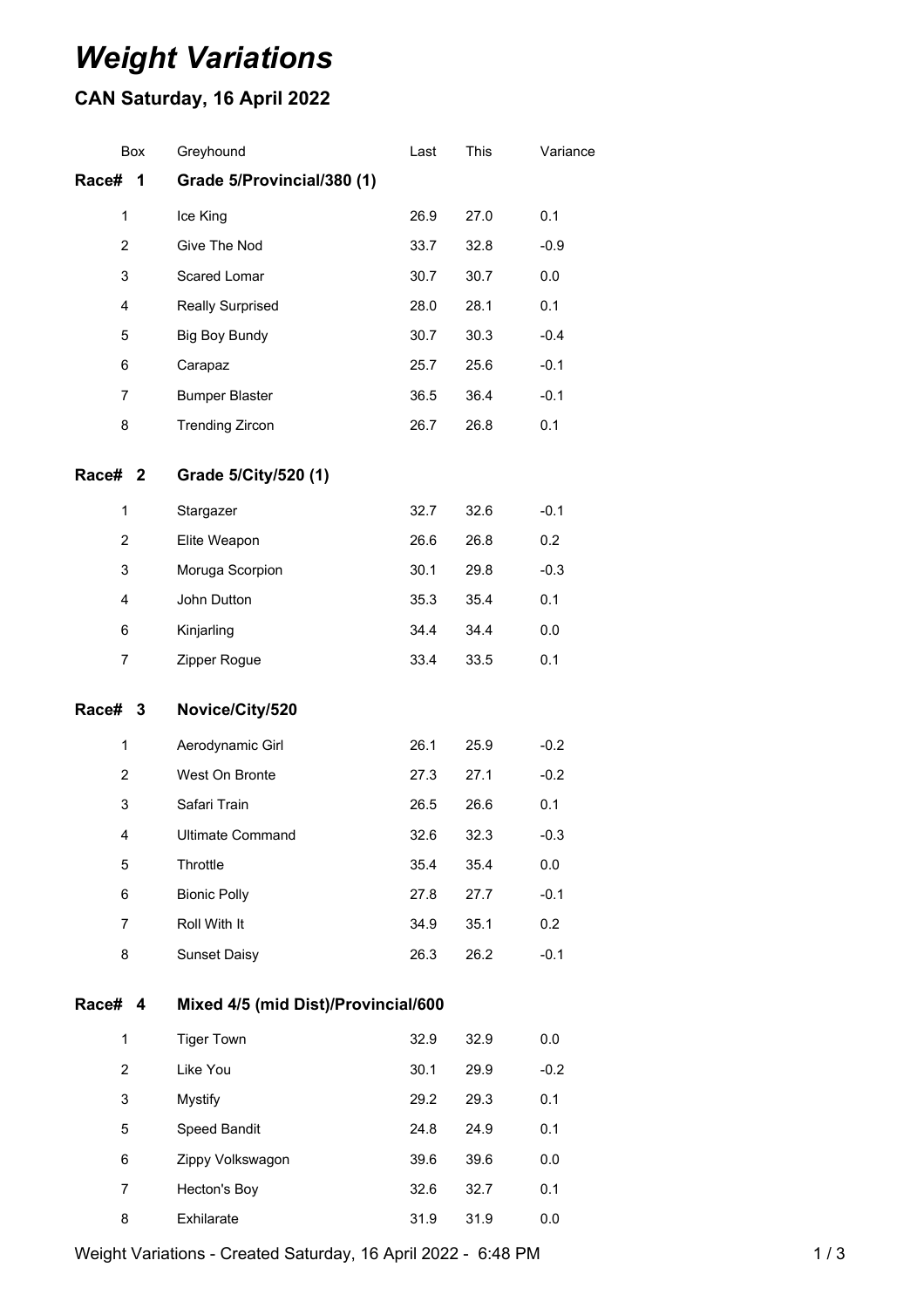## **CAN Saturday, 16 April 2022**

|                         | Box                                     | Greyhound                          | Last | This | Variance |  |  |
|-------------------------|-----------------------------------------|------------------------------------|------|------|----------|--|--|
| Race#                   | 5                                       | Grade 5/City/520 (2)               |      |      |          |  |  |
| $\mathbf{1}$            |                                         | West On Cider                      | 31.8 | 31.9 | 0.1      |  |  |
| $\overline{2}$          |                                         | Low Blow                           | 32.3 | 32.8 | 0.5      |  |  |
| 3                       |                                         | Lacrymosa                          | 28.7 | 28.7 | 0.0      |  |  |
| 4                       |                                         | Volute                             | 28.3 | 27.9 | $-0.4$   |  |  |
| 5                       |                                         | Rippin' Sheen                      | 31.4 | 31.4 | 0.0      |  |  |
| 6                       |                                         | Samba Monelli                      | 31.7 | 31.5 | $-0.2$   |  |  |
| 7                       |                                         | <b>Unsee This</b>                  | 32.1 | 32.3 | 0.2      |  |  |
| 8                       |                                         | <b>Granite Song</b>                | 32.9 | 32.9 | 0.0      |  |  |
| Race#                   | The Miata (G3) (Heat)/City/715 (1)<br>6 |                                    |      |      |          |  |  |
| $\mathbf{1}$            |                                         | Coffee Cutie                       | 29.0 | 29.2 | 0.2      |  |  |
| $\overline{c}$          |                                         | Danielle Keeping                   | 30.0 | 29.8 | $-0.2$   |  |  |
| 6                       |                                         | Pilbara                            | 31.2 | 31.2 | $0.0\,$  |  |  |
| 8                       |                                         | Zipping Ontario                    | 35.0 | 35.1 | 0.1      |  |  |
| Race#                   | 7                                       | The Miata (G3) (Heat)/City/715 (2) |      |      |          |  |  |
| 1                       |                                         | <b>Bedrock Fred</b>                | 29.4 | 29.3 | $-0.1$   |  |  |
| 4                       |                                         | Mambo Monelli                      | 31.7 | 31.8 | 0.1      |  |  |
| 6                       |                                         | Zipping Virginia                   | 28.2 | 28.6 | 0.4      |  |  |
| 8                       |                                         | We The People                      | 28.2 | 28.1 | $-0.1$   |  |  |
| Race#                   | 8                                       | Grade 5/Provincial/380 (2)         |      |      |          |  |  |
| $\mathbf{1}$            |                                         | Ready For Magic                    | 32.4 | 32.3 | $-0.1$   |  |  |
| $\overline{2}$          |                                         | Jaxon's Journey                    | 29.1 | 29.0 | $-0.1$   |  |  |
| 3                       |                                         | Pennywise                          | 31.9 | 32.1 | 0.2      |  |  |
| $\overline{\mathbf{4}}$ |                                         | Deep Pocket Nod                    | 32.0 | 31.7 | $-0.3$   |  |  |
| 5                       |                                         | Chevy Nova                         | 24.9 | 24.6 | $-0.3$   |  |  |
| 6                       |                                         | Chaos Ball                         | 22.6 | 22.3 | $-0.3$   |  |  |
| $\overline{7}$          |                                         | <b>Close Contact</b>               | 30.8 | 31.0 | 0.2      |  |  |
| 8                       |                                         | Roxy Vodka                         | 26.9 | 26.7 | $-0.2$   |  |  |
| Race#                   | 9                                       | Free For All (s)/City/520          |      |      |          |  |  |
| $\mathbf{1}$            |                                         | Archibald                          | 30.5 | 30.7 | 0.2      |  |  |
| $\overline{2}$          |                                         | West On Radar                      | 31.0 | 31.1 | 0.1      |  |  |
| 4                       |                                         | Historic Time                      | 34.5 | 34.4 | $-0.1$   |  |  |
| 6                       |                                         | Rostered Off                       | 31.9 | 32.1 | 0.2      |  |  |